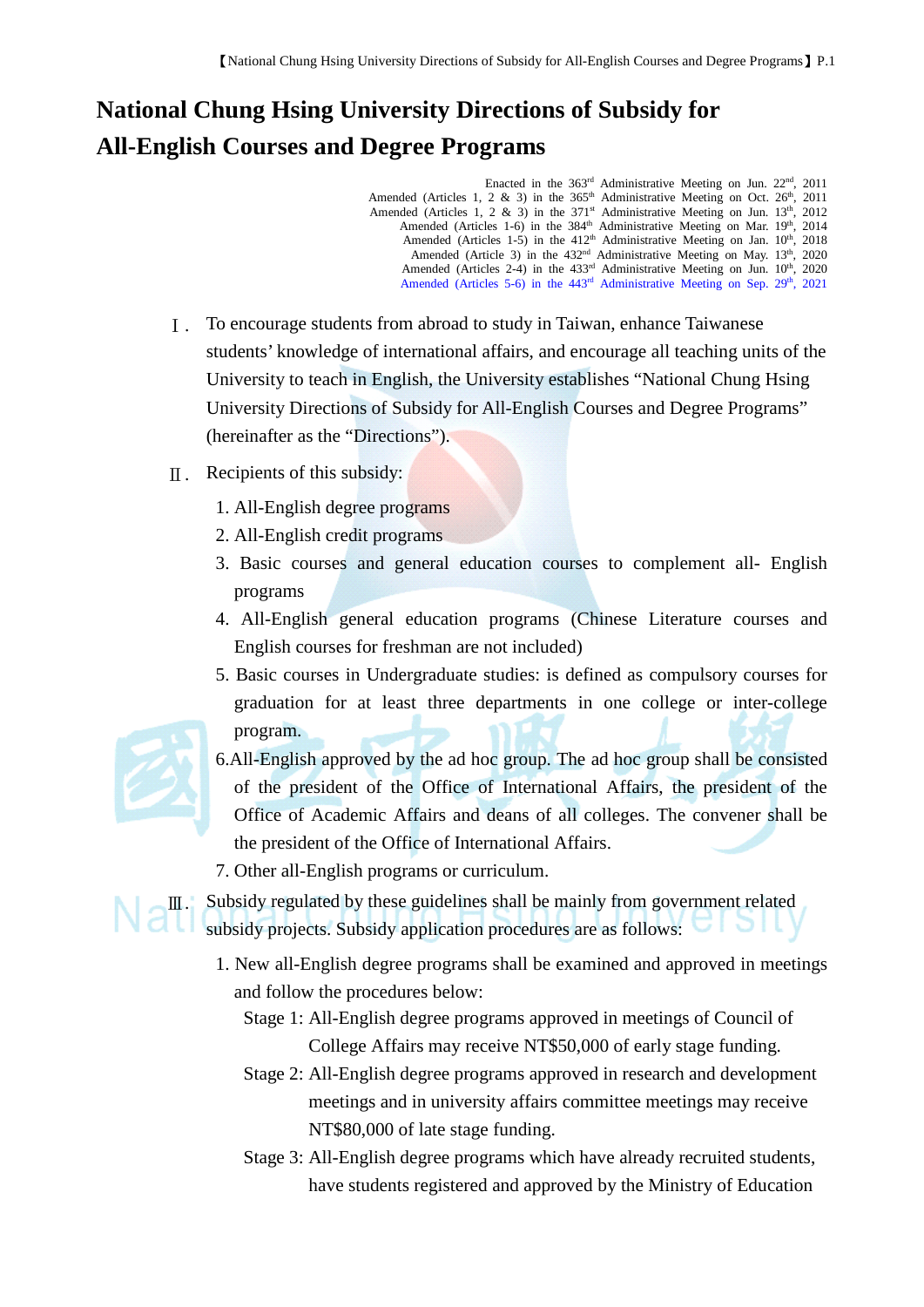| .                            |                         |                          |
|------------------------------|-------------------------|--------------------------|
| Degree program               | Year of subsidy         | Fund for general expense |
| Master's and doctoral degree | 1 <sup>st</sup> year    | NT\$ 600,000             |
| program                      | 2 <sup>nd</sup><br>year | NT\$400,000              |
| Undergraduate degree program | $1st$ year              | NT\$ 600,000             |
|                              | 2 <sup>nd</sup><br>year | NT\$400,000              |
|                              | 2rd<br>year             | NT\$ 200,000             |
|                              | vear                    | NT\$ 100,000             |

for reference may apply for fund for general expense:

- 2. Programs adopt all-English teaching and approved by the Council of College Affairs and Curriculum Committee of the University may receive NT\$200,000 the first year and NT\$100,000 the second year.
- 3. All-English credit programs opened in accordance with "Guidelines of Interdisciplinary Credit Programs" and all-English academic fields approved by ad hoc group may receive NT\$100,000 fund for general expense every year for 2 years.
- 4. Fund for general expense of all-English degree programs and all-English academic fields approved by ad hoc group may be used to reward lecturers/ professors. Lecturers/ professors may receive NT\$7,000 per credit but shall only be rewarded once for the same course.
- 5. Credit hours of basic courses, all-English general education courses and all-English credit programs (at least 6 students for graduate programs and 15 students for undergraduate programs) planned by General Education Center that complement all-English degree programs may be calculated 1.5 times of regular credit hours. However, there are still a limit for extra credit hours according to the regulations for credit hours of the University.

6. Teachers may receive a subsidy of NT\$10,000 for each of their new courses when they fulfill basic teaching hours and teach courses of all-English programs with different course titles and with 2 or more credits. If the course will continue to be delivered, teachers may receive teaching material subsidy of NT\$10,000 for each course and for no more than 2 courses. Teachers can



choose either rule 5 or 6 to receive subsidy. 7. Fund for general expense will be adjusted according to the allocation of government related subsidy projects every year.

- Ⅳ. Seminar courses, general language training courses, physical education courses, experiment courses, internship courses, in-service courses, self-funding courses that do not reach the standard for minimum number of student enrolment may not apply to open the course. Courses that have received other subsidies, the subsidized items cannot be repeated.
- Ⅴ. All English courses funded by this subsidy shall comply with the Ministry of Education definition of English as Medium of Instruction, EMI. Including course syllabus, content transmission, teacher-student interaction, learning and academic